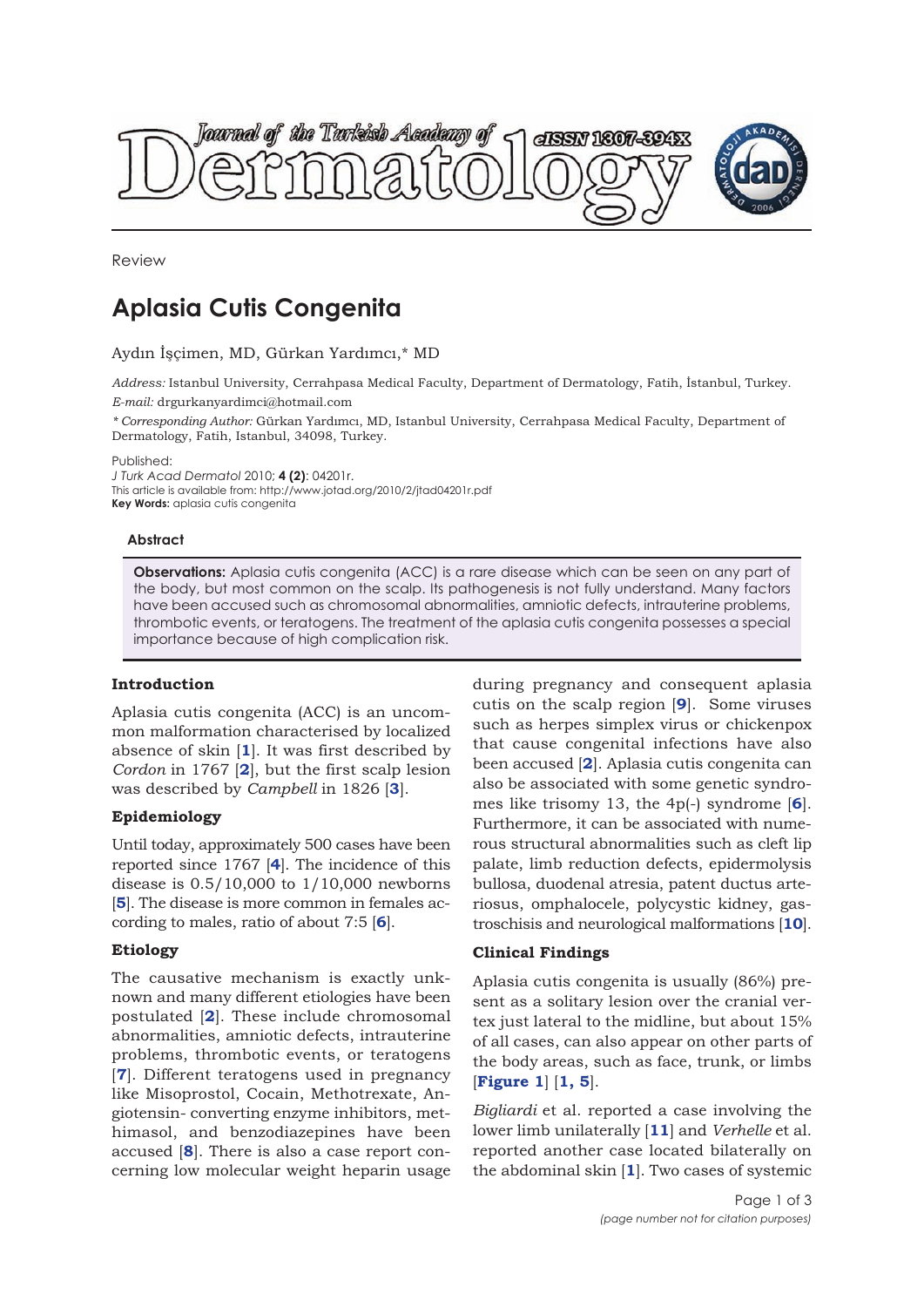| <b>Type</b> | <b>Characteristics</b>                                     | <b>Inheritance</b>                     |
|-------------|------------------------------------------------------------|----------------------------------------|
| Type 1      | Scalp ACC without multiple anomalies                       | AD or Sporadic                         |
| Type 2      | Scalp ACC associated with limb abnormalities               | <b>AD</b>                              |
| Type 3      | Scalp ACC associated with epidermal or organoid nevi       | Sporadic                               |
| Type 4      | ACC overlying embryological malformation                   | Depends on underlying condition        |
| Type 5      | ACC associated with fetus papyraceus or placental infarcts | Sporadic                               |
| Type 6      | ACC associated with epidermolysis bullosa (EB)             | Depends on EB type: AD or AR           |
| Type 7      | ACC localized to extremities without blister               | AD or AR                               |
| Type 8      | ACC caused by specific teratogens                          | Not inherited                          |
| Type 9      | ACC associated with malformation syndromes                 | Varies, depending on specific syndrome |

**Table 1.** ACC Classification According to *Frieden* [**8**].

AD: Autosomal Dominant; AR: Autosomal Recessive

aplasia cutis has also been reported in the literature [**12, 13**].

The scalp is the most common site of location for this condition, and the lesions are generally small, superficial [**14**], well-circumscribed, not inflamed, and vary in size 0,5 to 10 cm or larger [**15**]. The lesions vary in shape and circular, oval, linear, or stellate configurations can be observed [**16**]. Two main clinical variants of aplasia cutis of the scalp are accepted: (i) membranous type which shows a small, membrane-like surface, round or oval in shape, with or without a collar of hair, (ii) nonmembranous or irregular type which is larger, irregular in shape, and showing stellate defects [**17, 18**]. In some cases, the lesions may be associated with aplasia of the underlying skull. This situation can be seen when more larger defects are present [**19**]. A significant higher risk for involvement of the skull has been reported if the defect is larger than 1 cm2 in diameter [**6**]. The most important complications of large scalp defects are infections and hemorrhage which present mortality rates of 20-30% [**14**]. Small lesions



**Figure 1.** Aplasia cutis congenita can be seen rarely on the lower extiremity

without involvement of bone tissue heal slowly with gradual epithelialization. If underlying bone tissue is affected, risk of complications and the mortality increases. This complications include sagittal sinus hemorrhage or thrombosis, focal infection of the lesion site or meningitis. Deaths are often due to sagittal sinus hemorrhage [**20**].

The causative mechanism is exactly unknown and many different etiologies have been postulated [**2**]. These include chromosomal abnormalities, amniotic defects, intrauterine problems, thrombotic events, or teratogens [**7**]. The diagnosis is usually easy and clinic and histopathological features are distinct [10]. There is no epidermis or it is very thin, the underlying dermis is weak and consisted of "loosely arranged" collagen bundles and the subcutis is also thin in most of the cases [**11**]. Elastic fibers and dermal papillae are absent and blood vessels maldeveloped [**14**].

Most of the cases are sporadic but familial cases with an autosomal dominant and recessive inheritance have also been reported [**8, 21**]. *Frieden* proposed a classification scheme for ACC in 1986 [**22**]. According to this classification there are nine subgroups differing in clinical presentation, prognosis, and the associated conditions (**Table 1**) [**8**].

Diagnosis can be established during pregnancy [**5**]. Aplasia cutis congenita should be considered if the  $\alpha$ -fetoprotein level in amniotic fluid and maternal blood has increased, or a positive acetylcholinesterase test in the presence of normal ultrasonography [**5, 10**].